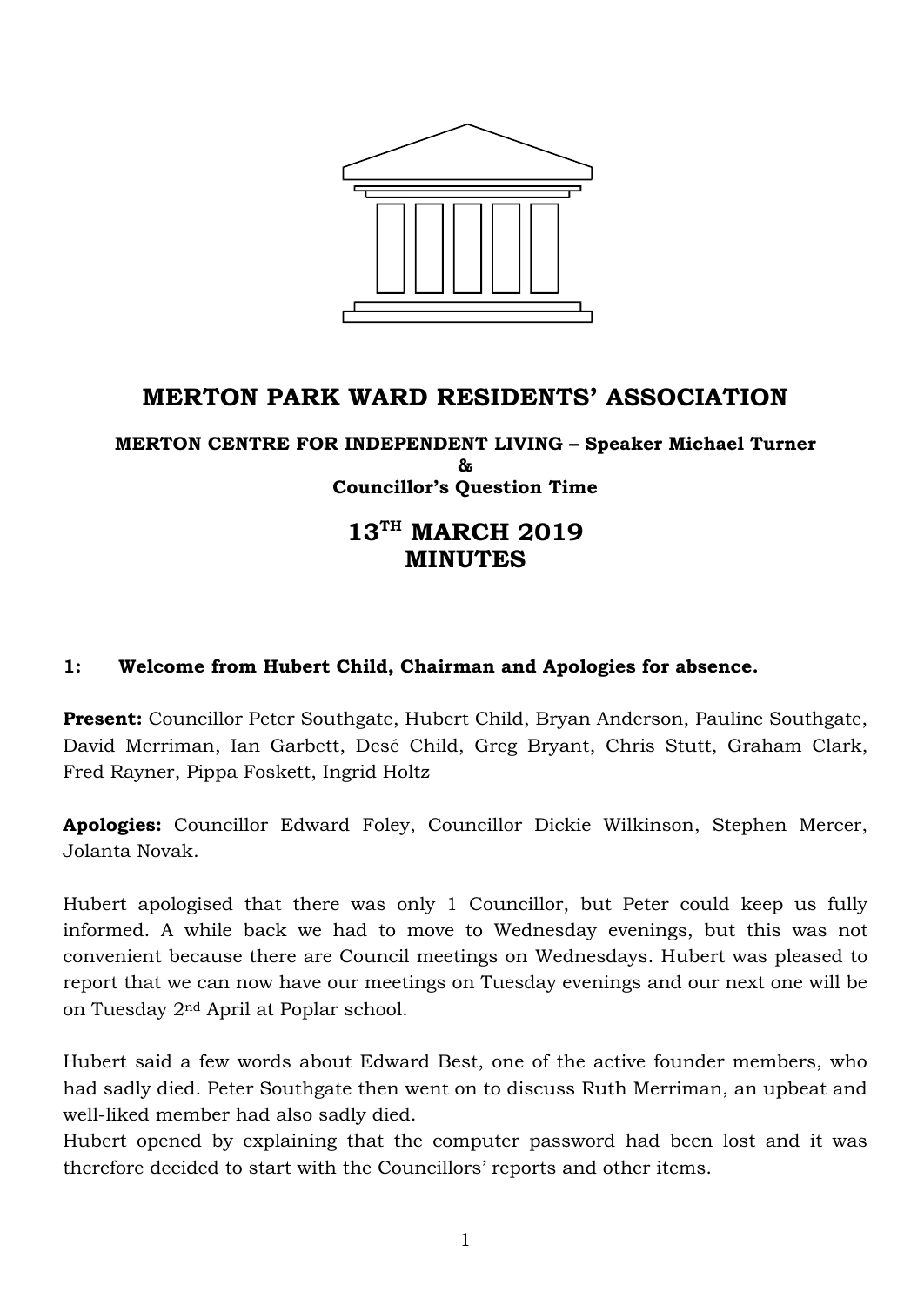### **2: Minutes of last meeting/matters arising**

The minutes of the last meeting dated 13th February 2019 had been circulated agreed and signed.

### **3: Merton Centre for Independent Living: Speaker-Michael Turner**

Michael Turner gave his address after the other proceedings outlined below. The computer being still unavailable to project slides, Peter assisted by reading the slides out, where appropriate. Michael spoke on what it was like to be disabled, and that disability took many forms. The Independent Living Centre provided support to people with disabilities and help, including advocacy, to access the assistance they required.

There are 25,272 disabled people living in Merton – about 11% of the population. About 27,000 people have hearing difficulties, 13,000 physical difficulties. 3,900 have learning difficulties and 4,800 older people with 4,100 relying on adult social care.

**Q** Would apricate a single point of contact for all help available?

**A** Would be more efficient and save money too.

We separate people with disabilities in this country, but other countries are better at integrating people.

**Q** Council support for CIL?

**A** 15% drop in funding. Peter Southgate has asked Scrutiny how Grants are allocated but it is too late for CIL this time.

**Q A**nnual Review is impressive document. It says that Polling Stations should be accessible, and it should be easy to register to vote - perhaps we can help next time? **A** Yes please!

Independent living is important – being given a  $10<sup>th</sup>$  floor flat is not helpful when the lift breaks. Also, there is hate crime directed to the disabled – nearly always perpetrated by carers, family & friends.

CIL have helped people with 1,592 user sessions and 2,225 contacts at various events and meetings. See I Daniel Blake film about struggles to get help.

# **4. Neighbourhood Watch & Police Liaison Report**

There being no police officer present this was not covered.

# **5. 100 Club Draw**

Graham Clark did the first draw of 2019. The 3rd prize of £20 went to no 3=Mr & Mrs Dexter who live in Nottingham but still contribute, the 2nd prize of £30 went to no 24=David Slocombe, and the 1st prize of £50 to no 29=Hubert Child. Hubert pointed out that he had won a prize in this draw quite recently and tried to give the money back, but the meeting voiced strongly that should be declined. Hubert said the money would be put to good use!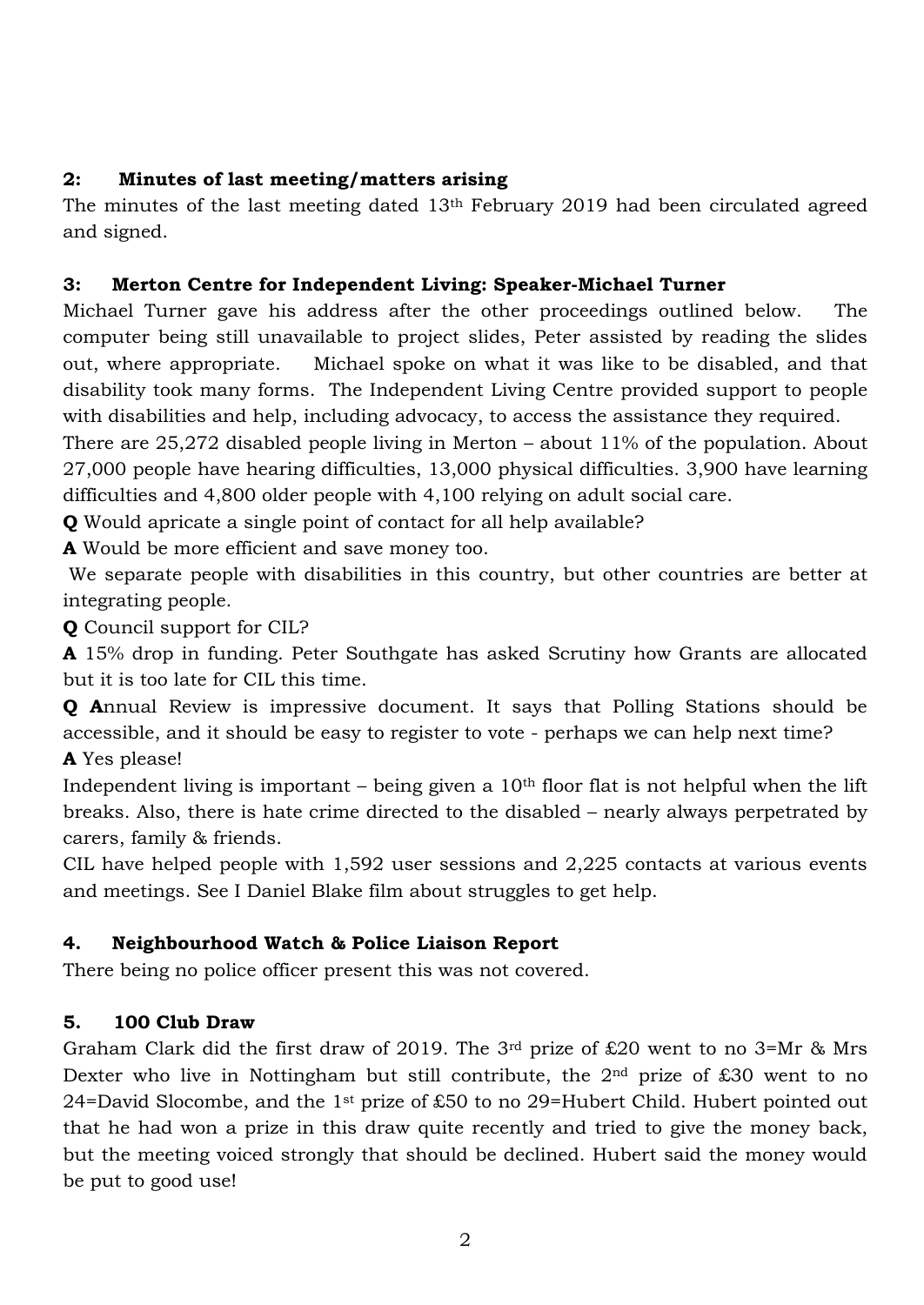# **6. Councillors' Reports and Question Time**

#### **Cllr Peter Southgate:**

#### **Refuse and re-cycling collections**

There have been a number of meetings about Veolia, the contract had been discussed amongst other things. Merton Park is mostly covered on a Friday. There are two receptacles on the back of each truck. Food waste is separated. We are in a group with four other wards doing some 35,000 collections leaving scope for missed collections. There were some hic-ups in October and November, but statistics show that the number of missed collections is certainly falling and is now down to some 50 each week. People are being encouraged to minimise their waste.

Streets below grade: where the detritus is above the level expected, and the problem of falling branches in the wind were all discussed, and Peter is investigating.

There are reports of green waste bags, from street cleaning, being left behind and these can attract flies, and other matter gets left on top of them.

Fly tipping, which could be anything from one small bag to a lorry load, is described as an epidemic across London. These are not any worse since the changeover. The Council now charges for removing bulky waste, but this doesn't seem to have effected numbers. The matter of fridges was discussed, and residents suggested to arrange for the disposal privately rather than leaving on the pavements.

People can apply for a larger wheelie bin for rubbish if they have a need for one.

The Council are now thinking of asking landlords to take responsibility for making sure all unwanted matter was dealt with responsibility at the end of a tenancy.

There was a small reduction in waste of 9% which is actually 330 tons a month Food waste collection has gone up 58%. Recycling is at 45% with a target of 50%

The Old Ruts former recycling centre was discussed by Greg Bryant. This is being discontinued as a public service, due to costs and insurer stating it is a fire risk. The issue of other recycling centres, such as the one near the Co-op along Kingston Road was discussed - Fly tipping alongside is a problem and the suggestion of CCTV cameras was discussed as a possible solution. There was some discussion about fly-tipping generally and various solutions.

Veolia are paid £5.8m p.a. There are a series of penalties for missed collection statistics and other work not done. It appears the contract was not profitable for Veolia in their first year. It does appear that the system is now settling down. The contract is due to expire in 2025. If the Council wish to give notice, they need to give 2 years notice and things like exit payments have to be agreed.

Various local problems were discussed such as Kendor Gardens, and textiles waste, not taken from one resident although it should have been, and other residents had not had problems. If there is fly tipping on private land it is the owner's problem, but Peter will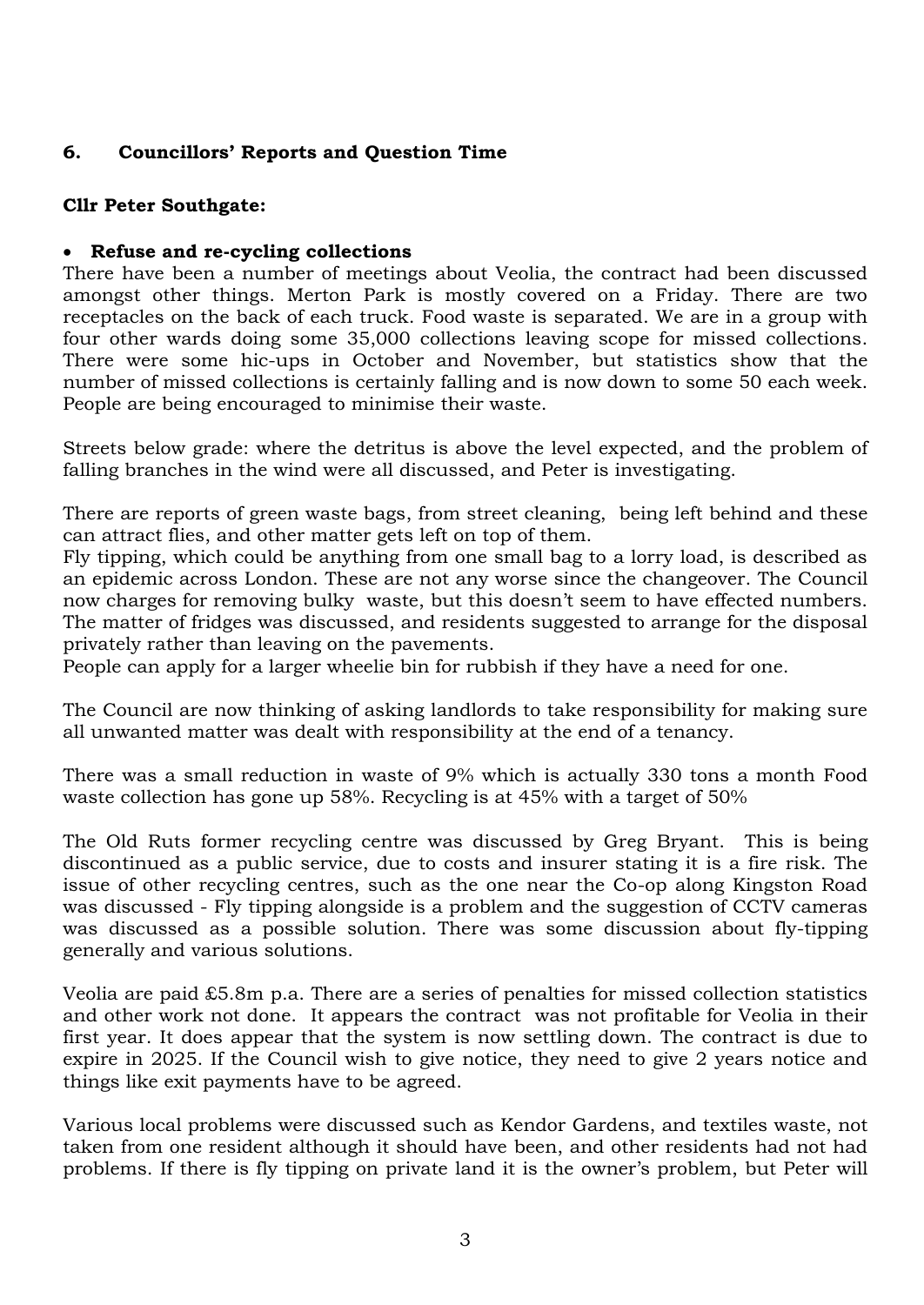try to get it cleared. If it is in alleys a gate should be considered because the Council will contribute 30-40% of the costs.

 **Council Tax**. The increase overall was 5.8%, Merton's part was 4.99%, the GLA precept was up 9% and a large portion of that was for policing. Targets were set each year and there was previously no attempt to review these. Peter had made the point that there was much to be learnt from doing this.

Parking charges were discussed and they will now definitely be going up substantially. It is unpopular but the size of revenues needed necessitated the increases. It also has the benefit of reducing the use of cars.

- Morden planning application. The former Woolworths is now being redeveloped as a tuition centre and flexible office space. The local plan has it designated as shopping space. However, given the growth of online shopping, the new local plan is looking to new uses to create a vibrant local economy.
- MP4 CPZ consultation. Consultation results are awaited.
- The official opening of the new Pool in Morden Park will take place on 30<sup>th</sup> March 2019.
- On 2<sup>nd</sup> June, the Antiques Road show will be coming to Morden Hall Park.

**Q:** Potential for a footpath, to Morden Road Tram stop between Cadet Centre and the Community school was discussed.

**A:** There is a difference in levels and there were other difficulties. It may require help from residents such as petitioning. The payment is also an issue.

**Cllr Dickie Wilkinson & Cllr Ed Foley** were unable to attend due to meeting clashes.

#### **6. Questions, Updates and Any other business**

Hubert outlined the need for more members and there would be a recruitment drive to encourage more local support. The Committee and Canvassers from last year's election will be knocking on doors of non-members who sounded positive when canvassed last year. The more members we have, as well as the more people who come to meetings, the, more evidence our Councillors have of support for our policies and the things we stand for. Also, the more residents become members, the more people will be eligible to vote in the selection of Independent Resident candidates, prior to elections.

Actually, new members have kept the membership numbers up very well over the years, despite the inevitable losses from people moving away, and sadly deaths. Money is also